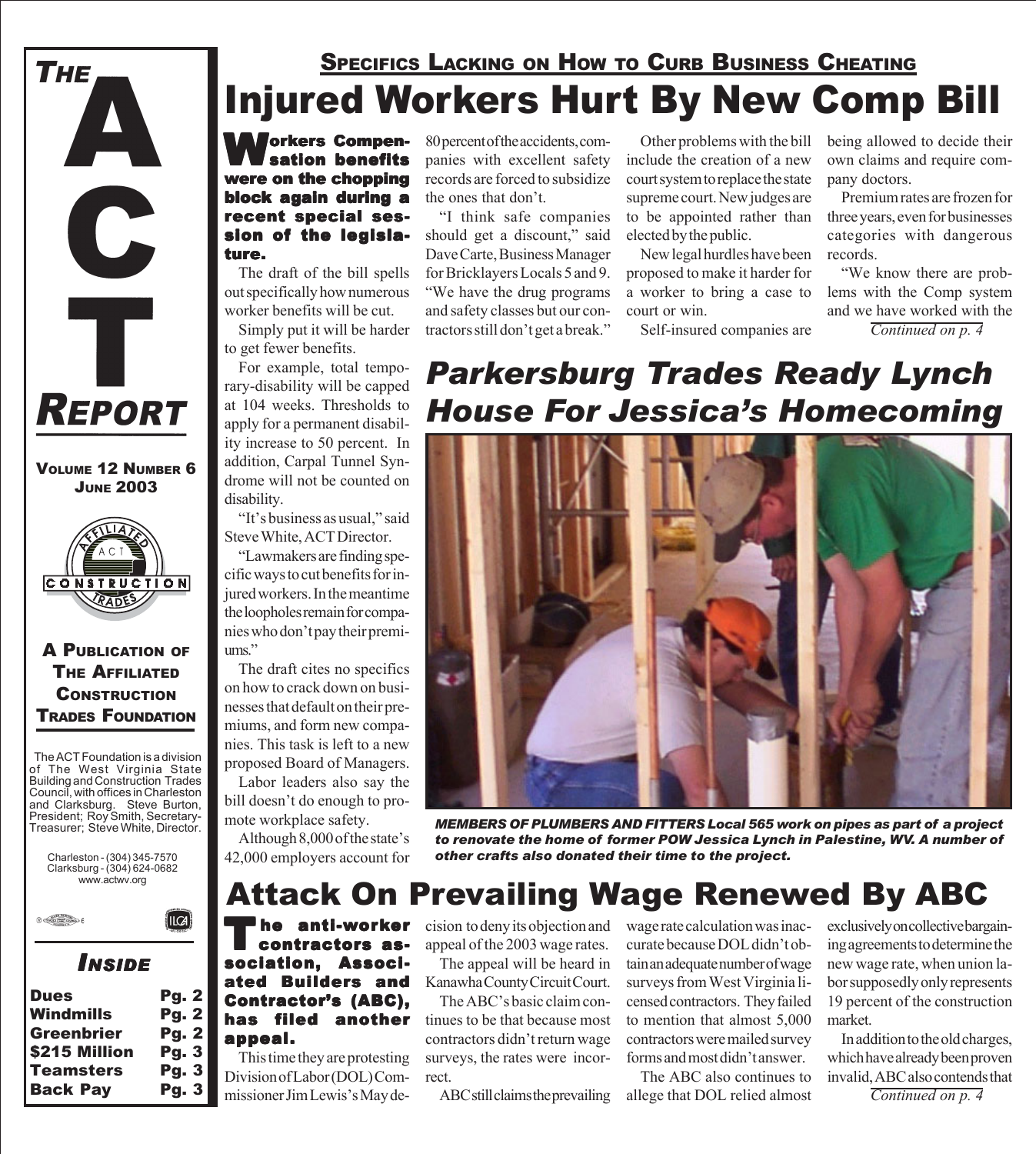#### PAGE 2 **THE ACT REPORT THE ACT REPORT**

# *WV State Building Trades/ACT Dues 15 Cents*

**It's official.**<br>West Virginia State Building Trades dues have dropped from 25 cents to 15 cents per manhour as of June 1.

The change was made during the recent special constitutional convention held in May.

Delegates decided to decrease dues to meet the needs of members.

ACT will now focus less on direct organizing because many of the locals now have their own organizing capabilities.

Instead the organization will focus more on information gathering and professional services such as lobbying, legal counsel and public relations.

As a result of the changes many West Virginia construction locals that are not currently members have committed to rejoin or are putting the question to their membership.

"We felt the reorganization was necessary to reunite the trades throughout the state," said Steve Burton, President of the State Building Trades.

"We've heard very positive feedback from the Laborers, the Painters locals not presently in, the Iron Workers in Wheeling, a number of Electrician locals, the Sheet Metal Workers and others."

The number one priority for the ACT Foundation has not changed and that is to get more work for our members.

Becoming more united is very important for the trades, according to Dale Rose, Business Manager for Roofers Local 185, Charleston.

"The trades are under an increased attack, we need to be together now more than ever,"

ganized labor has proven that in the past and it still holds true today."

## State Supreme Court Clears Way For Mt. Storm Windmills ENVIRONMENTAL APPEAL DENIED

**The West Virginia Supreme Court** has stopped an environmental group's attempt to block the WV Public Service Commission's approval of a windmill project at Mount Storm.

ACT filed a brief to try to convince the court to reject the appeal of an environmental group from grounding the \$200 windmill project.

The group claimed the 300 foot windmills will disrupt the flight patterns of some migratory birds.

However, the PSC approved

the project with the stipulation that NedPower, the project's owner, meet 14 additional requirements, which included wildlife studies.

 "The PSC was very thorough in its review before approving the projects," said Vince Trivelli, ACT Lawyer.

Hundreds of local jobs and

hundreds of millions of dollars in wages and tax revenue were at stake with the courts decision.

According to ACT's calculations the project would provide:

• 331 local jobs including 200 local union construc tion jobs.

- \$5.6 million in wages
- \$2.8 million in taxes

"This appeal was mind blowing," said Darwin Snyder, President of the North Central West Virginia Building Trades Council.

"Many environmentalist are commending this project. It is more environmentally friendly than any other form of power generation in West Virginia."

# NLRB Sides With Operators 132 Against Greenbrier Resort

**The Operating En**gineers took on both The Greenbrier **Resort and the White** Sulphur Springs Police Department and won.

In a May 2 decision, NLRB Administrative Law Judge Benjamin Schlesinger ruled that The Greenbrier violated Operating Engineers Local 132 members' First Amendment and National Labor Relation Act (NLRA) Section 7 rights to peaceful protest.

The judge ordered The Greenbrier to 'cease and desist' any interference with the Operators peaceful protests, they must also post notices.

Section seven of the NLRA guarantees employees of their rights to 'form, join or assist a

union.'

"We knew we had the right to be there and this decision confirms it," said Ronnie Burdette, Business Manager for the Operating Engineers Local 132.

T h e NLRB charges stemmed from two incidents where the police were called in to break up pickets

protesting Lynch Construction, a supposed union company working at the Greenbrier. Protesters accused Lynch of

paying substandard wages.

In the first incident, which occurred on June 20, 2002, protesters were peacefully picketing on the public right-of-way near the entrance to The Greenbrier when the police were called in to demand a parade and public assembly permit. The protesters were also threatened with fines and jail time.

#### *'WE KNEW WE HAD THE RIGHT TO BE THERE AND THIS DECISION CONFIRMS IT.'* RONNIE BURDETTE, BUS. MANAGER, OPERATORS 132

As a result the protesters left.

The following day Donnie Huff, lead organizer for Local 132, along with his lawyer attempted to obtain a parade and public assembly permit. They were told they had to wait five days to get a permit and they couldn't apply that day anyway because the police chief was out of town.

On Monday June 24 Huff decided to proceed with the protest assuming the parade permit ordinance was unenforceable.

Like clockwork, the police showed up again threatened fines

> and jail time if the protesters didn't leave.

torney admitted

the protests were peaceful and legal. In addition, they claimed hotel officials were not responsible for the police departments' actions, according to a brief filed in the case.

Judge Schlesinger didn't believe this, however. He pointed out several pieces of evidence that proved hotel officials did seek police involvement to stop the protest.

The most damaging evidence came from the testimony of the police chief.

He said two men who worked for the Greenbrier came to the station early on Monday June 24 to complain about the protesters being back, which prompted him to go to the picket line.

In addition, Greenbrier attorneys sent a letter to the prosecutor urging the city to take action against the protesters.

"This decision set a good precedent," said Rodney Marsh, Organizer for Local 132.

"If we ever need to take action at the Greenbrier or anywhere in White Sulphur Springs again Greenbrier officials and the police will know we don't back down."

The protestors held their ground. At trial The Greenbrier's at-

said Rose. "In unity there is strength. Or-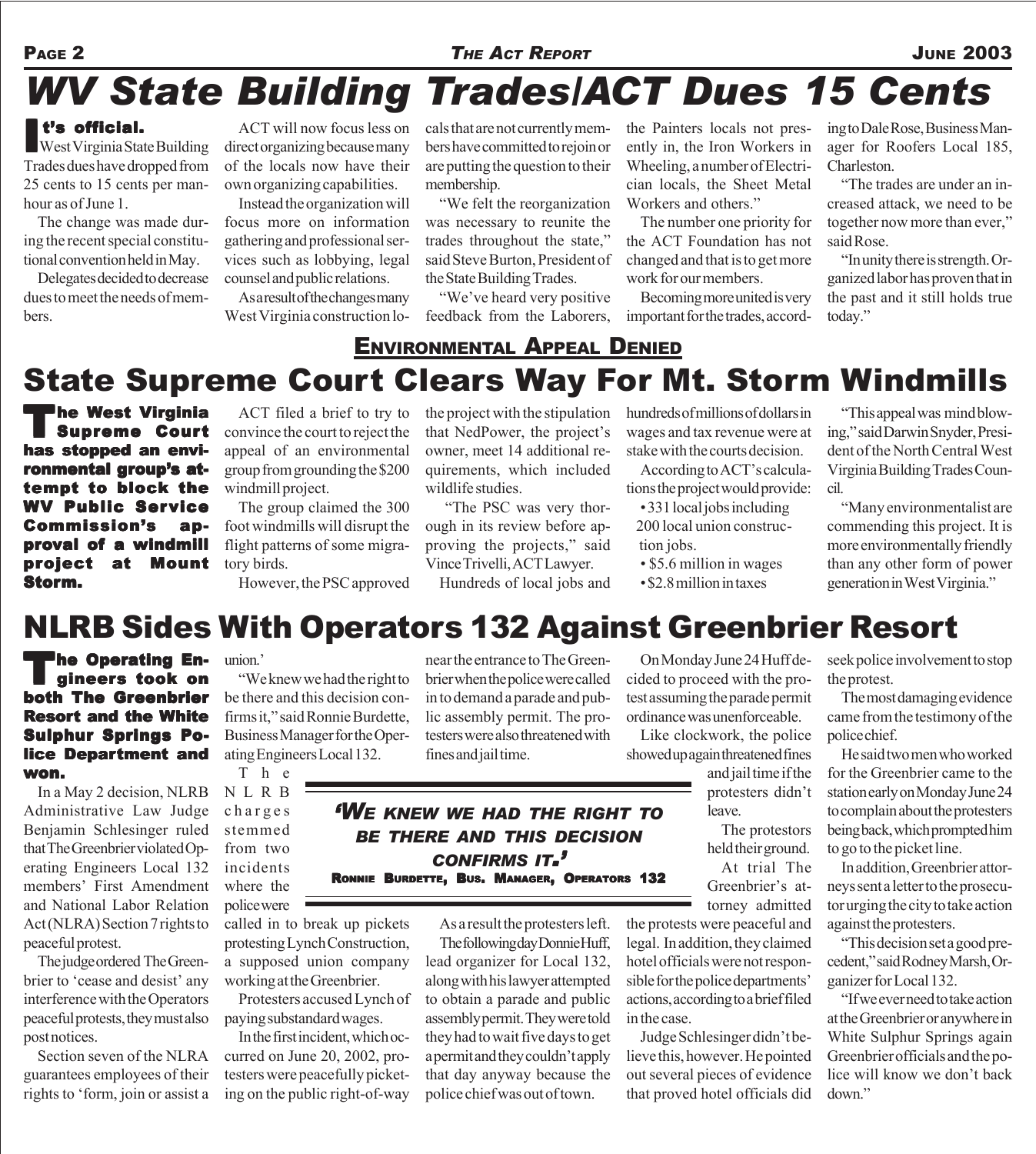# Court Rules \$215 Million Development Grant Committee Is Unconstitutional

### Lawmakers are scrambling to correct their mistakes when they created a \$200 million grant committee last year.

The State Supreme Court allowed most of the committee's work to stand. However the way members were selected violated the state constitution.

The constitution says that the legislature appropriates money but the executive branch spends it.

It's legal to create the \$200 million fund, but the legislature can not control and direct how the funds are spent.

The State Supreme Court ruled that the Grant Committee appointments were unconstitutional because the Speaker of the House and the Senate President appointed six of the nine committee members.

"The good news is the court defined the problem and OK'd the rest," said Roy Smith, Secretary Treasurer for the West Virginia State Building Trades.

Projects across the state from a baseball stadium in Charleston to a Victorian Outlet Mall in Wheeling have been on hold waiting for the court ruling.

The court laid out a road map on how to fix the problem. According to a footnote in the

decision, the committee selection process wouldn't be tainted if the Governor were to appoint the same nine members to the committee.

Reappointment of the committee is only one of the options.

However, lawmakers are now scrambling to find the fastest way to get the grants back on track.

The legislature may also enact the projects by passing a law during the special session.

Both the governor's office and legislators say they want to do whatever will get the projects back on track more

*Continued on p. 4*

## Teamsters Sign New Contract CONCRETE DRIVERS GET THREE YEAR AGREEMENT

fter tough nego tiations Teamsters Local 175 has signed new contracts with longtime union companies Arrow Concrete of St. Albans and Pfaff & **Smith Building Sup**ply of Charleston.

Both Arrow and Pfaff & Smith signed three-year contracts, which include pension and salary increases for each of the three years.

In addition, both companies also agreed to continue providing health and welfare benefits at no cost to the members.

Landing these new deals was no easy task according to Randy Atkins, Secretary-Treasurer for Teamsters Local 175.

At Arrow, which has been organized for 21 years, the old contract was on a day-to-day extension by the time the members working there accepted the company's final offer. The new contract was ratified by 73 percent of its employees.

Pfaff & Smith, which is one of Local 175's oldest members, was not as easily persuaded to give the drivers what they deserved.

After a recent one-month contract extension expired the drivers elected to reject the company's final offer and go on strike on May 31.

By June 2 the company made another offer, which 90 percent of the 15 employees ratified.

"Health care cost was the biggest sticking point with both companies," said Randy Atkins.

"Both companies saw that our members were willing to do whatever it took to maintain their current health care benefit."

"The Teamsters would like to

thank Mike Matthews of the Charleston Building Trades and the folks at ACT for their roles in settling these critical contract negotiations."

Settling these two contracts were critical because several union construction companies in the Charleston area would have been without concrete, had both companies' workers gone on a prolonged strike, according to Atkins.

"All parties involved pushed for a quick end to the negotiations so that each company could honor its contracts," said **Atkins** 

"I urge all of the members of ACT to support their fellow union members by using only union made concrete."

There are five non-union concrete facilities in the Kanawha Valley so competition is tight, according to Atkins.

# Sites Excavating Pays \$13,144 In Back wages

CT and Operat-<br>Ing Engineers<br>al 132 con-**Engineers Local** vinced Sites Excavating it had to pay a total of \$13,144 to seven workers on a sports complex project in Grant County.

ACT Representative Larry Young filed Freedom of Information requests for bid documents and certified payroll with Sites Excavating and the project owner the Grant County Parks and Recreation.

After the requests were received officials with Sites and Parks and Recreation called Operating Engineer Business Agent, Rick Feaster claiming they didn't know it would be a prevailing wage job.

"I assured them the project was supposed to be subject to prevailing wage because it is being funded by grants from the Governor's Office and the Legislature," said Feaster.

When Sites officials asked how they could rectify the situation, Feaster instructed them to comply with Young's request.

Young found the company was

shorting its workers as much as \$20 per hour on prevailing wages through an investigation of its certified payroll.

After the evidence was presented to Sites management, they voluntarily paid the seven equipment operators the balance of their pay without the division of labor getting involved.

"I knew something was fishy with Sites when I saw that their bid was about \$10,000 less than the next lowest bidder," said Young.

Sites winning bid was \$18,449 the next lowest bidder was Scott Excavating at \$29,500.

The sports complex, located in Petersburg, will consist of two little league-sized fields and one larger field for baseball and adult softball. A walking track is to be installed around all three fields.

 "I don't know exactly whose fault it is that Sites wasn't paying prevailing wage, but the fact still remains it has to be paid, said Feaster.

"And thanks to ACT's efforts we can ensure that the playing field remains level for all contractors."

Union Trades

### *Make UTFCU Your Financial Institution.*

**Now with locations in Charleston and Parkersburg.**

**Our buy down loan program can save you money. Let us refinance your current loan.**

**Call for an estimate on how much we can save you.**

593 Cedar Grove Rd. Parkersburg phone: 485-1421 600 Leon Sullivan Way Charleston phone: 344-0194